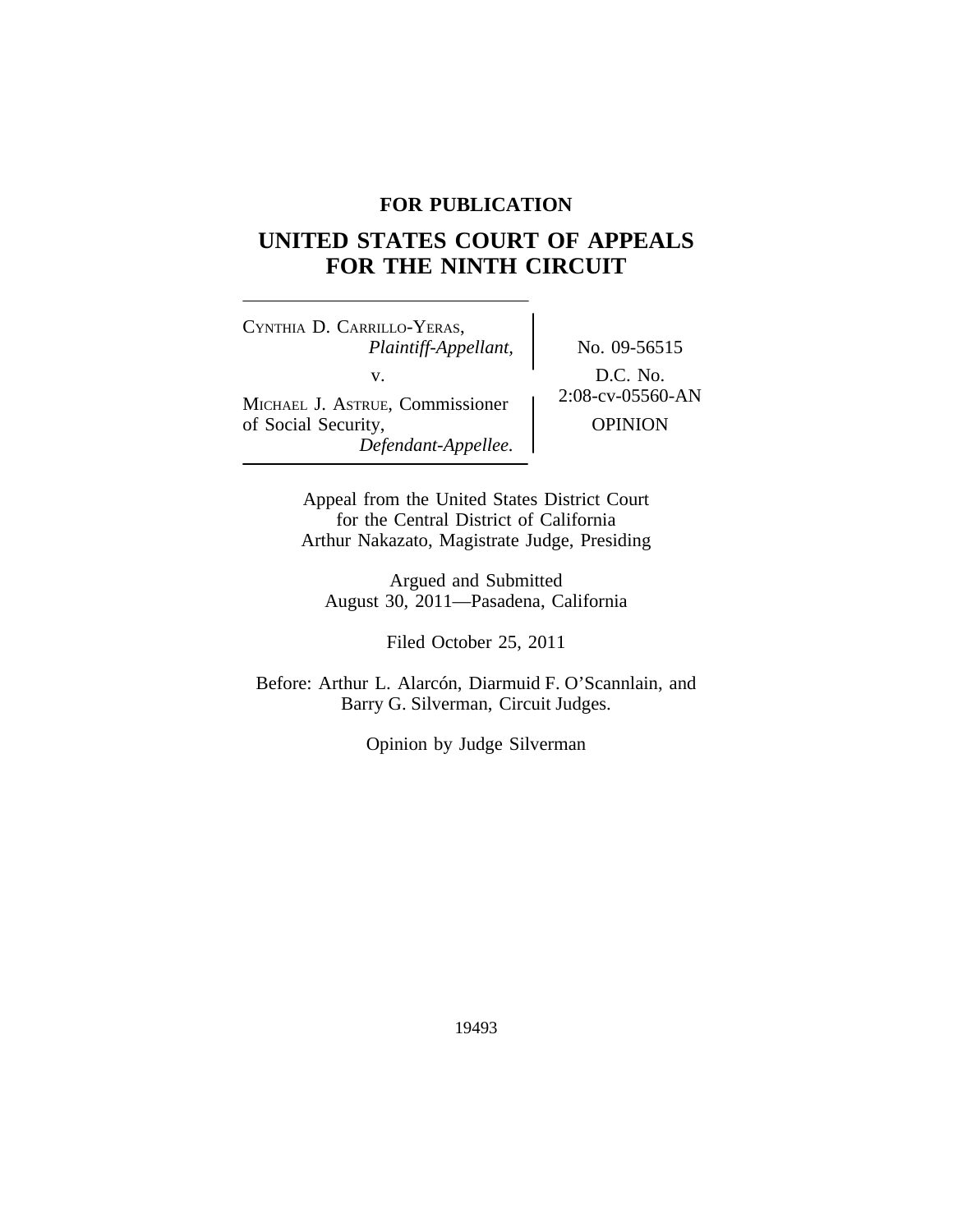# **COUNSEL**

Lawrence D. Rohlfing, Santa Fe Springs, California, for the plaintiff-appellant.

Scott J. Borrowman, Social Security Administration, Office of General Counsel, San Francisco, California, for the defendant-appellee.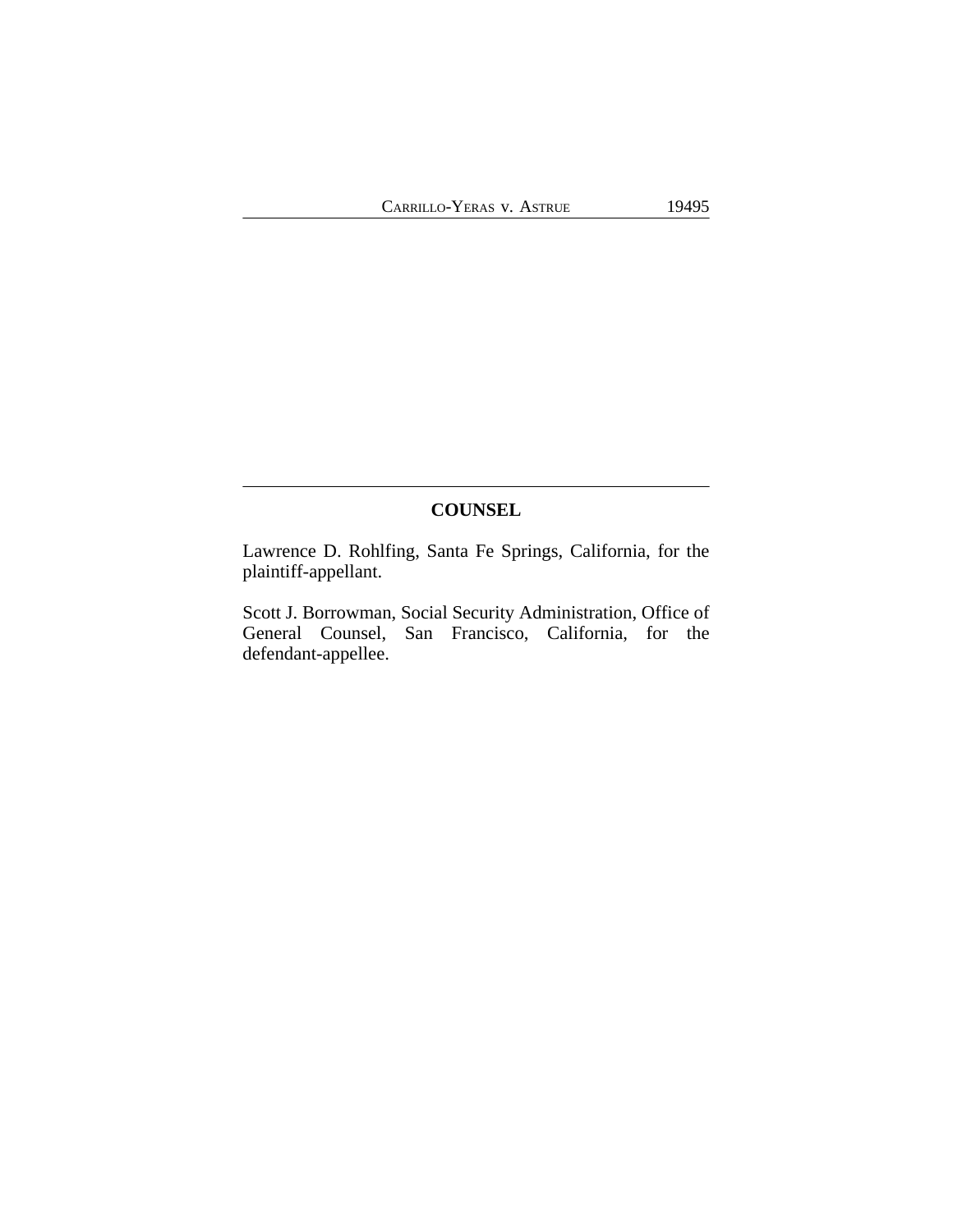#### **OPINION**

#### SILVERMAN, Circuit Judge:

Cynthia Carillo-Yeras appeals the district court's decision affirming the Social Security Administration's denial of her applications for disability insurance benefits and supplemental security income. Because the SSA took nearly two years to investigate whether to reopen a favorable determination on one of Carillo-Yeras's applications, much longer than the presumptive time of six months, 20 C.F.R. §§ 404.991a(a), 416.1491(a), and because the record does not show that the investigation was "diligently pursued," *id.*, we reverse.

### **I. Background**

In 1996, Carillo-Yeras fell and fractured her coccyx. The fracture did not heal properly and she underwent surgery to remove a fragment of the bone. She continued to suffer from low back pain after the surgery, which worsened following the birth of her son in 1999. Carillo-Yeras's doctors treated the pain with prescription painkillers and a muscle relaxant. She received a series of epidural steroid injections and underwent a brief course of physical therapy. In July 2001, after these treatments failed to eliminate her pain, Carillo-Yeras had another surgery. The surgery, a bilateral laminotomyforaminotomy, appeared to help relieve Carillo-Yeras's symptoms, and she received only intermittent, conservative treatment until 2005. In 2005 and 2006, she sought regular treatment and received additional epidural steroid injections and facet blocks.

On May 25, 2000, Carillo-Yeras applied for disability insurance benefits, alleging disability due to low back pain beginning in July 1999. After Carillo-Yeras's application was denied initially and on reconsideration, she requested a hearing before an Administrative Law Judge. On March 24, 2003, after a hearing, the ALJ denied Carillo-Yeras's application,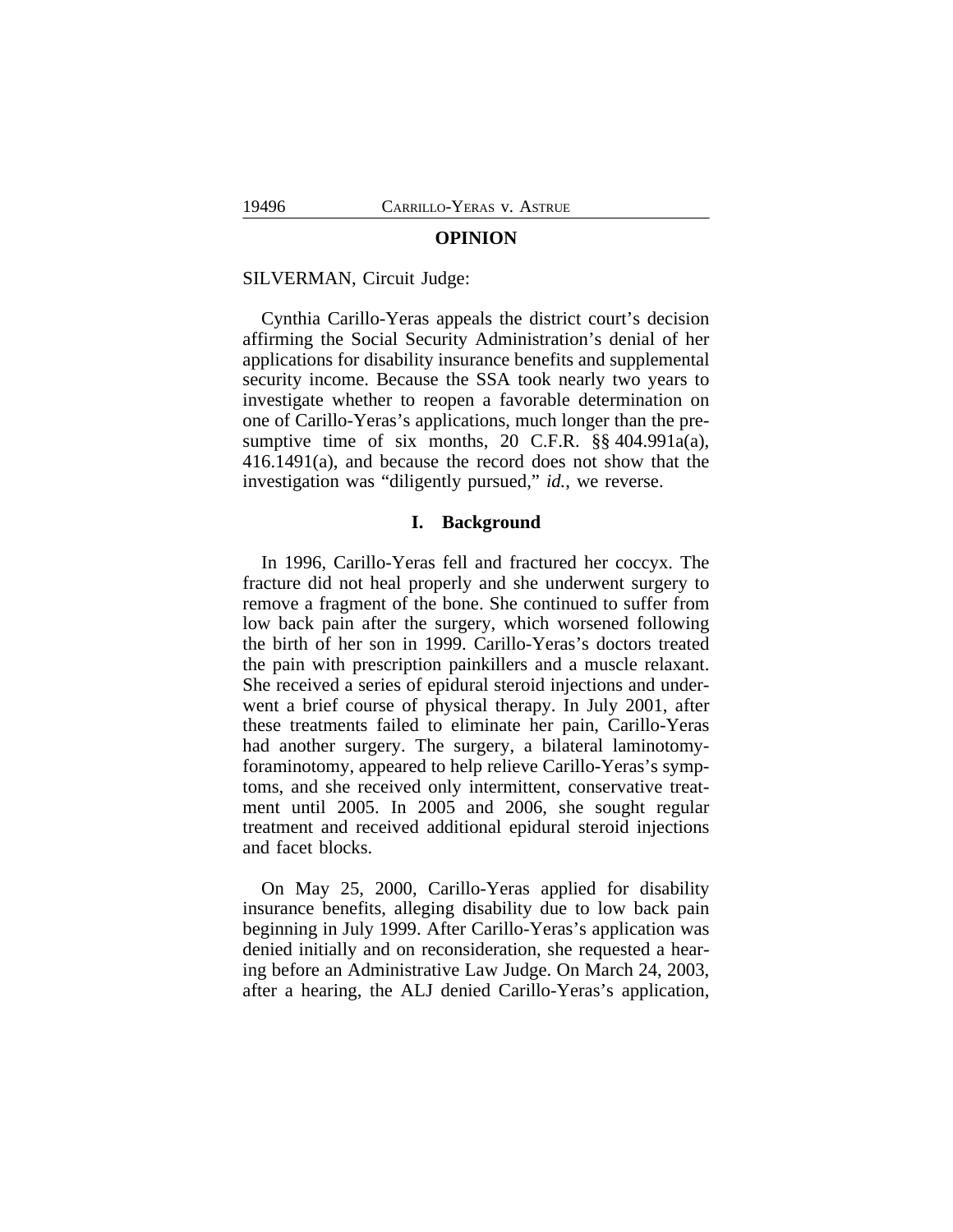finding that she had the residual functional capacity to perform her past work as a medical receptionist or hospital admitting clerk. Carillo-Yeras sought Appeals Council review of the decision.

On June 20, 2003, while her request for Appeals Council review of the ALJ's unfavorable decision was pending, Carillo-Yeras filed a second application for disability insurance benefits and for supplemental security income. This time, she alleged disability beginning March 25, 2003 due to back injury, numbness and tingling with a burning sensation, and a diagnosis of arachnoiditis. On August 19, 2003, the state agency responsible for the initial determination of disability found that Carillo-Yeras met the criteria of the medical listing for spinal arachnoiditis. As a result, the agency concluded that Carillo-Yeras was disabled as of March 25, 2003. She began receiving disability insurance benefits and supplemental security income.

On June 2, 2004, the Appeals Council granted Carillo-Yeras's request for review of the March 24, 2003 denial of her first application. It also reopened the August 19, 2003 favorable determination on her second application. The Appeals Council notified Carillo-Yeras of its intent to consolidate the two cases and remand for a new hearing. After receiving no comments from Carillo-Yeras on its proposed course of action, the Appeals Council remanded the cases on September 15, 2004.

On May 16, 2006, after receiving additional medical records and conducting a supplemental hearing, the ALJ issued a new decision denying both of Carillo-Yeras's applications for benefits. The ALJ made no mention of the 23 month delay between the time the case was reopened and the new decision rendered, nor did he make any finding that the SSA had been diligent in pursuing the investigation of the matter. He found that the record did not support a diagnosis of spinal arachnoiditis and concluded that Carillo-Yeras was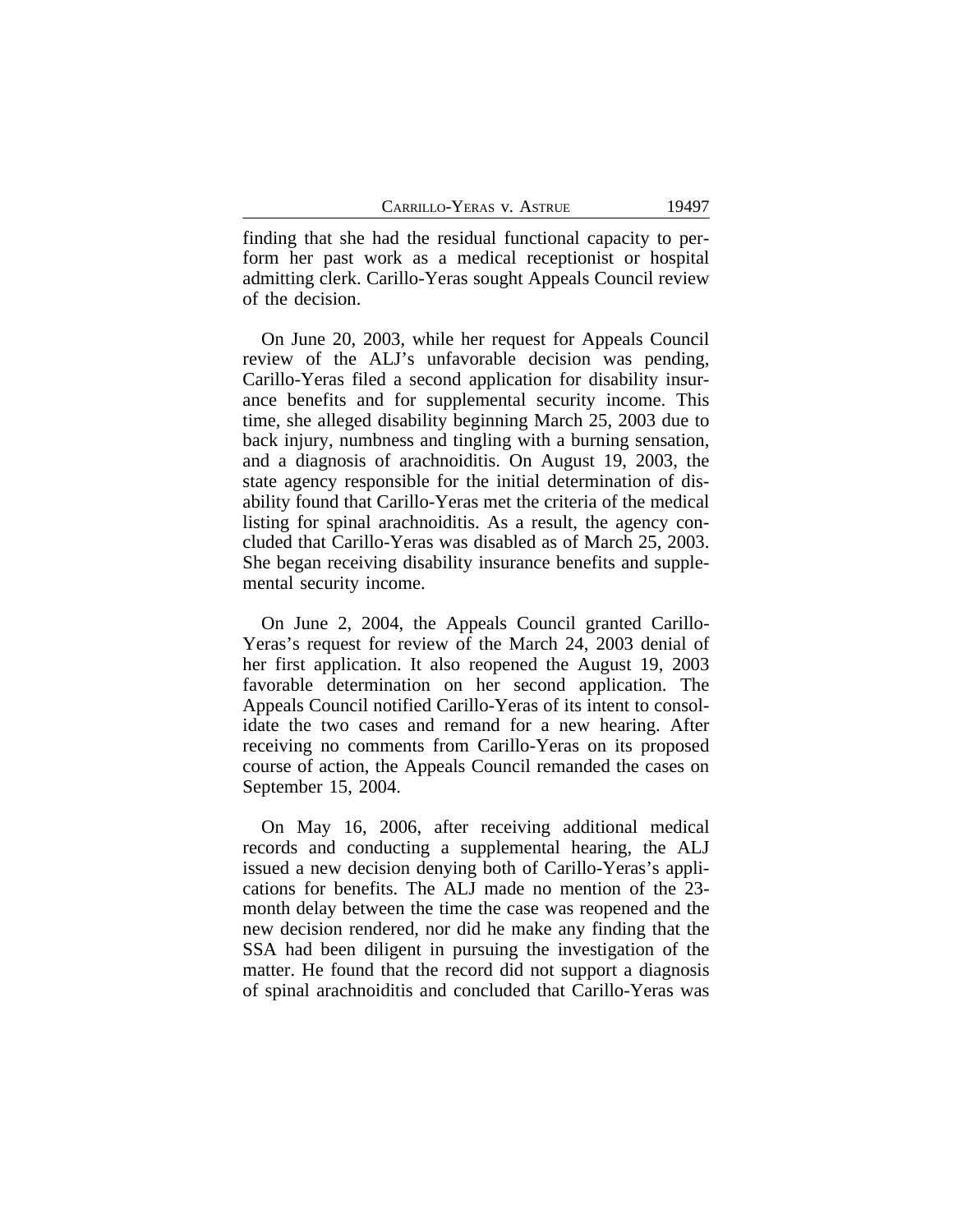not disabled because she had the residual functional capacity to perform her past relevant work. Carillo-Yeras sought Appeals Council review of the unfavorable decision, and the Council denied her request.

Carillo-Yeras then filed a complaint in district court, arguing that the applicable regulations prohibited the ALJ from revising the August 19, 2003 favorable determination without first finding that the agency diligently pursued its investigation into whether it should revise, and that the ALJ erred in rejecting the opinion of Carillo-Yeras's treating physicians and in finding her subjective symptom testimony to be "not entirely credible." The district court affirmed the ALJ's denial of benefits, and Carillo-Yeras appeals. We have jurisdiction under 28 U.S.C. § 1291.

### **II. Discussion**

#### **A. Standard of Review**

We review de novo the district court's order upholding the ALJ's denial of benefits. *Moisa v. Barnhart*, 367 F.3d 882, 885 (9th Cir. 2004). We may overturn the ALJ's decision "only if it is not supported by substantial evidence or if it is based on legal error." *Thomas v. Barnhart*, 278 F.3d 947, 954 (9th Cir. 2002) (quotation marks and citation omitted).

## **B. Timeliness of Revision**

The SSA may reopen a determination regarding eligibility for disability insurance benefits (a) "[w]ithin 12 months of the date of the notice of the initial determination, for any reason;" (b) "[w]ithin four years of the date of the notice of the initial determination if [the agency] find[s] good cause, as defined in § 404.989, to reopen the case;" or (c) "[a]t any time," if the determination was obtained by fraud or in certain other specified circumstances. 20 C.F.R. § 404.988. Similarly, a determination regarding eligibility for supplemental security income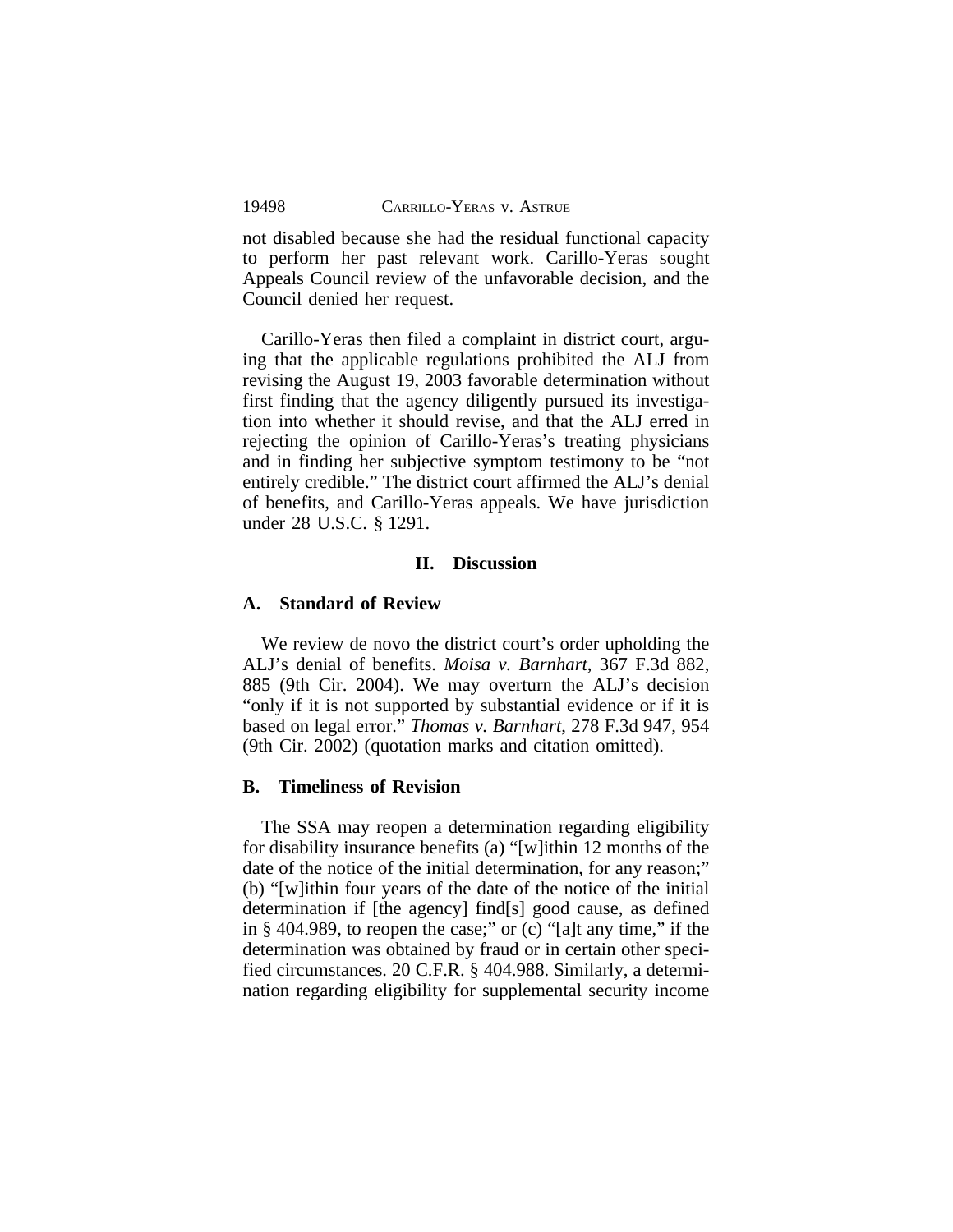may be reopened (a) "[w]ithin 12 months of the date of the notice of the initial determination, for any reason;" (b) "[w]ithin two years of the date of the notice of the initial determination if [the agency] find[s] good cause, as defined in § 416.1489, to reopen the case;" or (c) "[a]t any time if it was obtained by fraud or similar fault." 20 C.F.R. § 416.1488.

In certain circumstances, the SSA may revise a determination after the expiration of the time limits in 20 C.F.R. §§ 404.988 and 416.1488:

We may revise a determination or decision after the applicable time period in § 404.988(a) [or § 416.1488(a)] or § 404.988(b) [or § 416.1488(b)] expires if we begin an investigation into whether to revise the determination or decision before the applicable time period expires. We may begin the investigation either based on a request by you or by an action on our part. The investigation is a process of gathering facts after a determination or decision has been reopened to determine if a revision of the determination or decision is applicable.

(a) If we have diligently pursued the investigation to its conclusion, we may revise the determination or decision. The revision may be favorable or unfavorable to you. "Diligently pursued" means that in light of the facts and circumstances of a particular case, the necessary action was undertaken and carried out as promptly as the circumstances permitted. Diligent pursuit will be presumed to have been met if we conclude the investigation and if necessary, revise the determination or decision within 6 months from the date we began the investigation.

(b) If we have not diligently pursued the investigation to its conclusion, we will revise the determination or decision if a revision is applicable and if it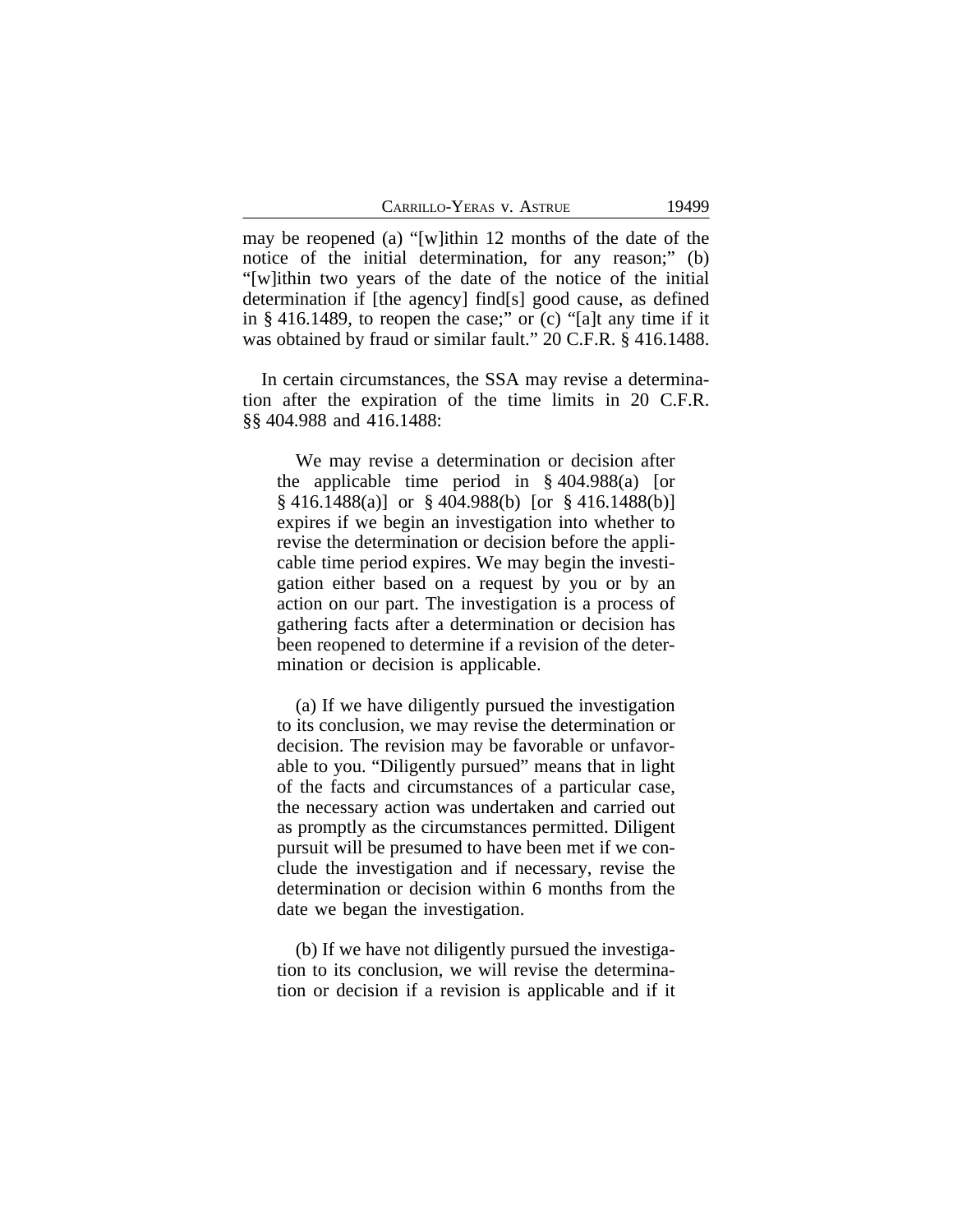will be favorable to you. We will not revise the determination or decision if it will be unfavorable to you.

20 C.F.R. §§ 404.991a, 416.1491.

Carillo-Yeras argues that the SSA impermissibly revised the August 19, 2003 favorable determination because it did not diligently pursue the revision. Carillo-Yeras's argument is primarily based on language found in the SSA's Program Operations Manual System ("POMS"), an internal agency document used by employees to process claims.**<sup>1</sup>** POMS DI 27505.005C, which applies to disability insurance claims, states: "If the investigation and revision take longer than 6 months, SSA must show that the issue was diligently pursued." *See also* POMS GN 04001.060B.1.b ("If the investigation takes more than 6 months, then SSA will have to show that it was diligently pursued if the revision would be unfavorable to the individual."). Carillo-Yeras argues that these sub-regulatory provisions impose on the ALJ a burden of making an explicit showing of diligence.

POMS may be "entitled to respect" under *Skidmore v. Swift & Co.*, 323 U.S. 134 (1994), to the extent it provides a persuasive interpretation of an ambiguous regulation, *see Christensen v. Harris Cnty.*, 529 U.S. 576, 587-88 (2000), but it "does not impose judicially enforceable duties on either this court or the ALJ." *Lockwood v. Comm'r Soc. Sec. Admin.*, 616 F.3d 1068, 1073 (9th Cir. 2010) (citing *Lowry v. Barnhart*, 329 F.3d 1019, 1023 (9th Cir. 2003)) (holding that ALJ was not required to *explain* decision to use claimant's actual age for

**<sup>1</sup>**Carillo-Yeras also cites two sections of the SSA Office of Disability Adjudication and Review's Hearings, Appeals and Litigation Law Manual ("HALLEX") in support of her argument. But those sections merely paraphrase the regulations without adding any content, so we do not discuss them here. *Compare* HALLEX I-2-9-50, *and* HALLEX I-3-9-5, *with* 20 C.F.R. §§ 404.991a, and 416.1491.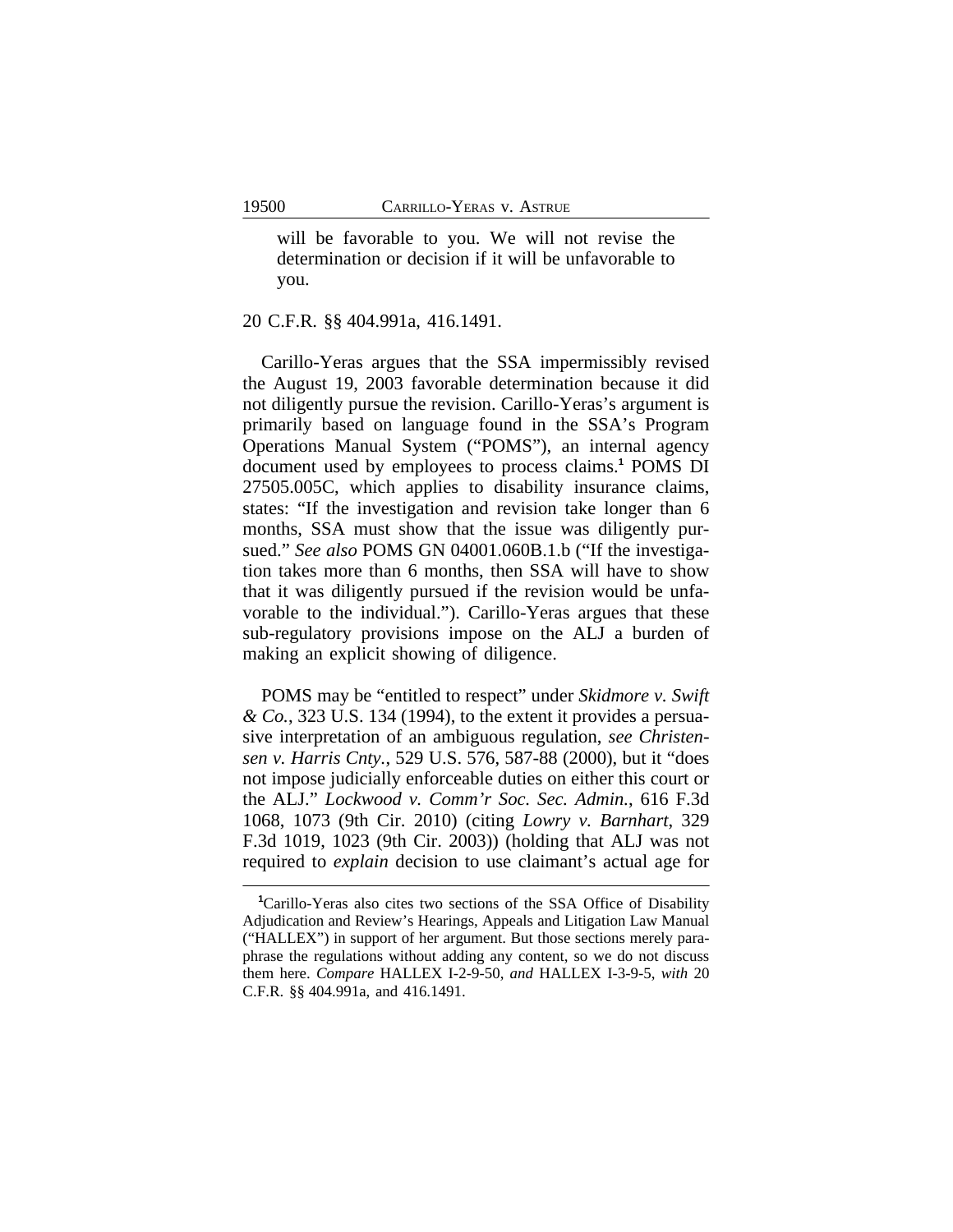CARRILLO-YERAS V. ASTRUE 19501

purposes of determining whether claimant could work, where regulation only required ALJ to *consider* using older age category); *see also Moore v. Apfel*, 216 F.3d 864, 868-69 (9th Cir. 2000) (declining to review allegations of noncompliance with internal agency manual because such a manual "does not carry the force and effect of law."). For that reason, we decline to hold that the ALJ erred simply by failing to make an explicit finding of diligence.

**[1]** Nevertheless, even though POMS does not impose any judicially enforceable duties on the SSA, "[t]he Code of Federal Regulations is clearly binding upon the Commissioner." *Moore*, 216 F.3d at 869. The regulations applicable here do not require the ALJ to make an explicit finding of diligent pursuit or to explain or analyze any periods of delay in the investigation. *See* 20 C.F.R. §§ 404.991a, 416.1491. But they do prohibit the SSA from revising a determination in a manner unfavorable to the claimant after the expiration of the time limits in 20 C.F.R. §§ 404.988 and 416.1488 if the agency "ha[s] not diligently pursued the investigation to its conclusion." 20 C.F.R. §§ 404.991a(b), 416.1491(b). The regulations define "diligently pursued" to mean that "in light of the facts and circumstances of a particular case, the necessary action was undertaken and carried out as promptly as the circumstances permitted." 20 C.F.R. §§ 404.991a(a), 416.1491(a). Where, as here, a determination is not revised within six months of reopening, there is no presumption that the agency diligently pursued its investigation. *Id.*

**[2]** In the absence of any explicit finding of diligence by the ALJ, we examine the record ourselves to see if it supports an implicit finding of diligence. The record does not support a finding that "in light of the facts and circumstances of a particular case, the necessary action was undertaken and carried out as promptly as the circumstances permitted." 20 C.F.R. §§ 404.991a(a), 416.1491(a). The Appeals Council reopened the determination on June 2, 2004, and the ALJ did not revise the determination until May 16, 2006. The record reveals a